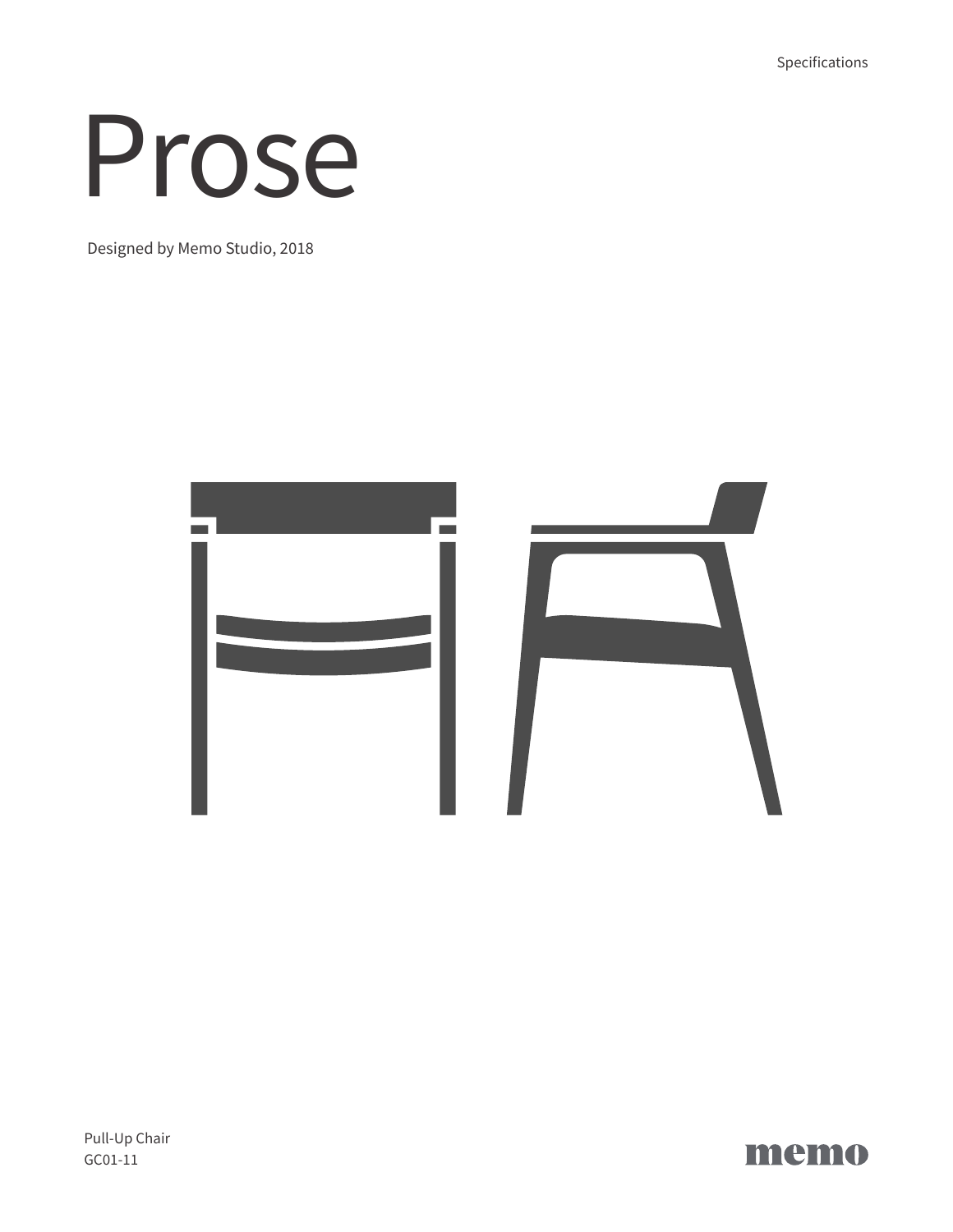

# **Pull-Up Chair** GC01-11

A simple, lightly scaled wood pull-up chair, designed for commercial interiors. The Prose Settee is part of the Prose Collection, a comprehensive family of products for shared and transitional spaces.

| Depth |     |       | Width Height Seat Height | Seat Width Arm Height |        |
|-------|-----|-------|--------------------------|-----------------------|--------|
| 24"   | 23" | 29.5" | 17.5"                    | 20.25"                | 25.25" |

#### **Features**

- Naturally angled legs prevent wall damage
- Open structure provides generous seat width
- Sculpted legs are soft to the touch and reduce visual weight
- Continuous back and arms create clean lines
- Resilient commercial grade finishes

#### **Options**

Moisture barrier Removable covers Ash or Walnut wood species

### **Product Weight**

21.5 lbs (9,5 kg)

## **Textile Yardage**

Total Seat Back Arms 1.0 n/a n/a n/a

## **Specifiable Materials**

Textile: Graded-in Maharam or COM Wood: Clear finishes & colored stains

## **Colors and Finishes**

Please see our Finishes Palette online to review actual swatches, specs, and to order samples [→ Memo Finishes Page](https://memofurniture.com/finishes)